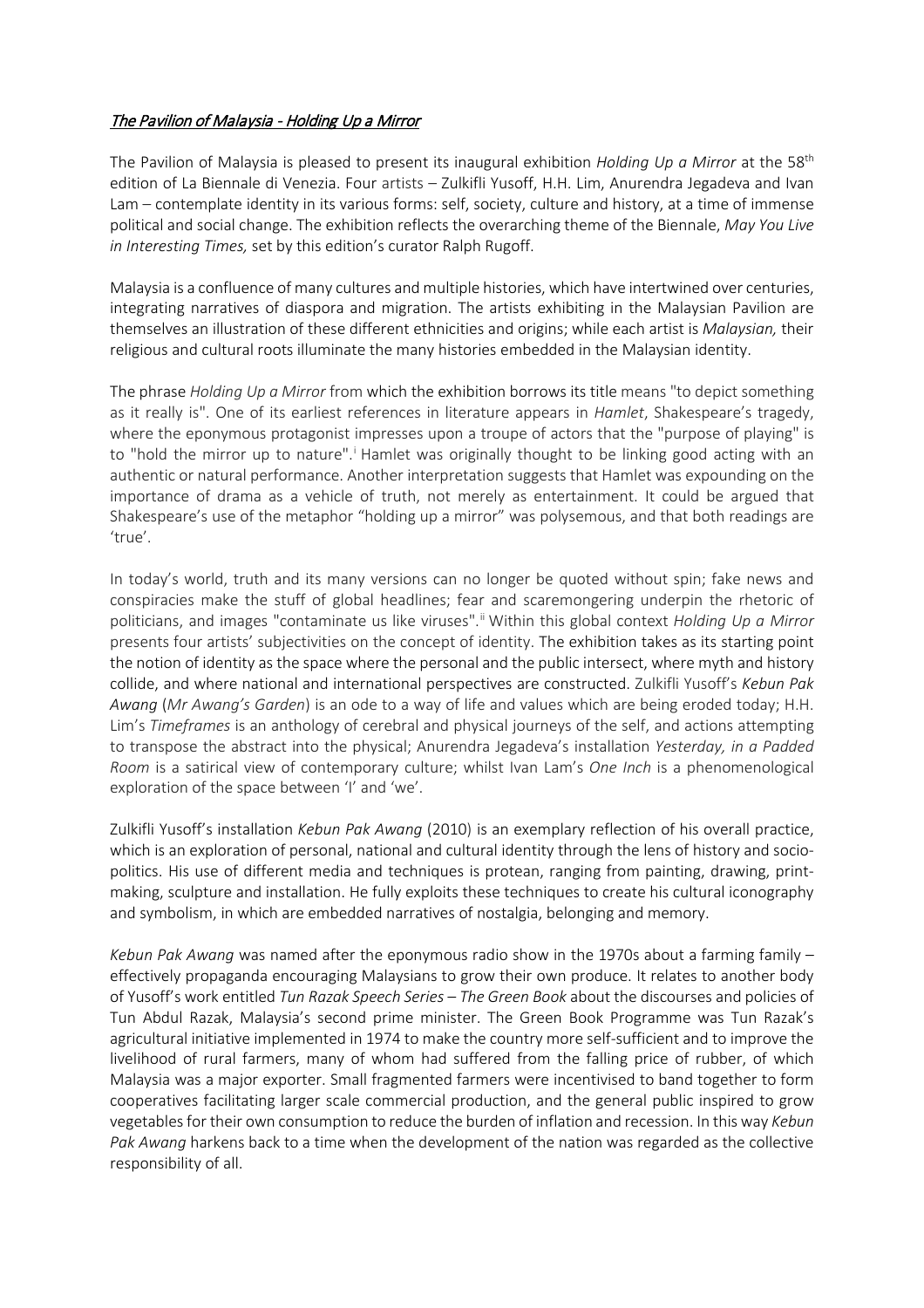The installation comprises a cornucopia of wooden objects mounted on opposite walls and arranged in a geometric pattern. Printed on the wooded objects – or bursting out of the surface in semi threedimensional form – are various tropical fruits motifs – a papaya cut into two, bananas, durians, jackfruit and bitter gourd, most of which are overlaid onto a neat grid, suggesting the trappings of a more structured cultivation. Appearing on some of the blocks is the '*f'* of the Felda logo (The Federal Land Development Authority, the government agency of which Tun Razak was the architect, set up in 1956 to tackle rural poverty and facilitate diversification of the economy). A wooden wheelbarrow, pull cart, shelving unit holding 'products', and flooring recalling the raffia mats so ubiquitous in *kampung* houses, are all covered with the same fruit motif. The entire arrangement is reminiscent of a rural plantation or orchard setting in a *kampung*.

The screen-printed fruit bears resemblance to the quasi-scientific drawings of the early British colonialists who assiduously documented the treasures of their discoveries as they went about exploring the country. Situated in this wider context, the fruit motifs become the receptacle of a wider historical narrative. More than mere fruits, we apprehend the symbolic trajectory of their representation, which includes the bounty of the colonialists, a thing of exoticism, to be studied, classified and conquered; to the actions of a newly independent country to create self-sufficiency and support rural livelihood; to a way of life that is under threat.

The aspect of national identity raised in Yusoff's work calls to mind the contrasting theories of the political scientists Benedict Anderson and Partha Chattergee on the emergence of sovereign nations and nation-building in Asia. Anderson wrote that the "Last Wave" of new states, like Malaysia, who commenced their nation-building at the end of World War II with the demise of colonialism, were reliant on models of nationalism based on the Western tradition. Chattergee, on the contrary, argued that the Asian "nationalist imagination" was based on one of *difference from* rather than *identity with* Western forms of nationalism. He argued that anti-colonialist nationalists produced their "own domain of sovereignty within colonial society in the spiritual sphere of cultural identity, well before beginning their political battle with the imperial power". This spiritual sphere is rooted in elements such as landscape, family, and language, amongst other aspects, and evolved as the nation came into being and took shape. It is this "cultural identity of the spiritual sphere" which Yusoff captures so vividly in his symbolism – tropical fruits, so endemic to the Malaysian landscape; cultural artefacts denoting kampung life; and historical icons with their nation-building policies.

Yusoff's installation situates self and identity in context of the wider collective of society or nation. Civic progress necessitates a civic mindset; we cannot better our lot without bettering the life of others. History is linked to and defined by certain periods in time; there are clear delineations and contrasts – ruptures even – between past and present in Yusoff's work. These aspects provide an interesting contrast with H.H. Lim's subjectivity which, on the other hand, is not limited to a specific time or place or historical period. Past, present and future roll forwards and backwards seamlessly, and place is a concept located somewhere in the artist's mind.

Born in Malaysia, H.H. Lim has lived in Rome since 1976, traveling and working between the Italian city and Penang island in Malaysia. This peripatetic life and cross-cultural blending is reflected in his practice which is conceptual in nature and embraces a variety of genres and media, such as video, installations, painting and performance. Lim's abundant experiences, in which time and place are conflated in memory, form the conceptual basis of his explorations around the nature of meaning.

For the Biennale Lim is exhibiting two bodies of works under the title of *Timeframes*: *Four Seasons* (2019) a triptych painting, and *Comment Sense* which comprises *Sitting Sculptures* (various years) an installation of chairs, along with four short video films *Patience* (2002)*, Enter the Parallel World* (2001- 2006), *Red Room* (2004) and *Falò* (2017)*. Timeframes* is a personal anthology of Lim's experiences and investigations expressed in a variety of aesthetic modes. Linking the works loosely and appearing in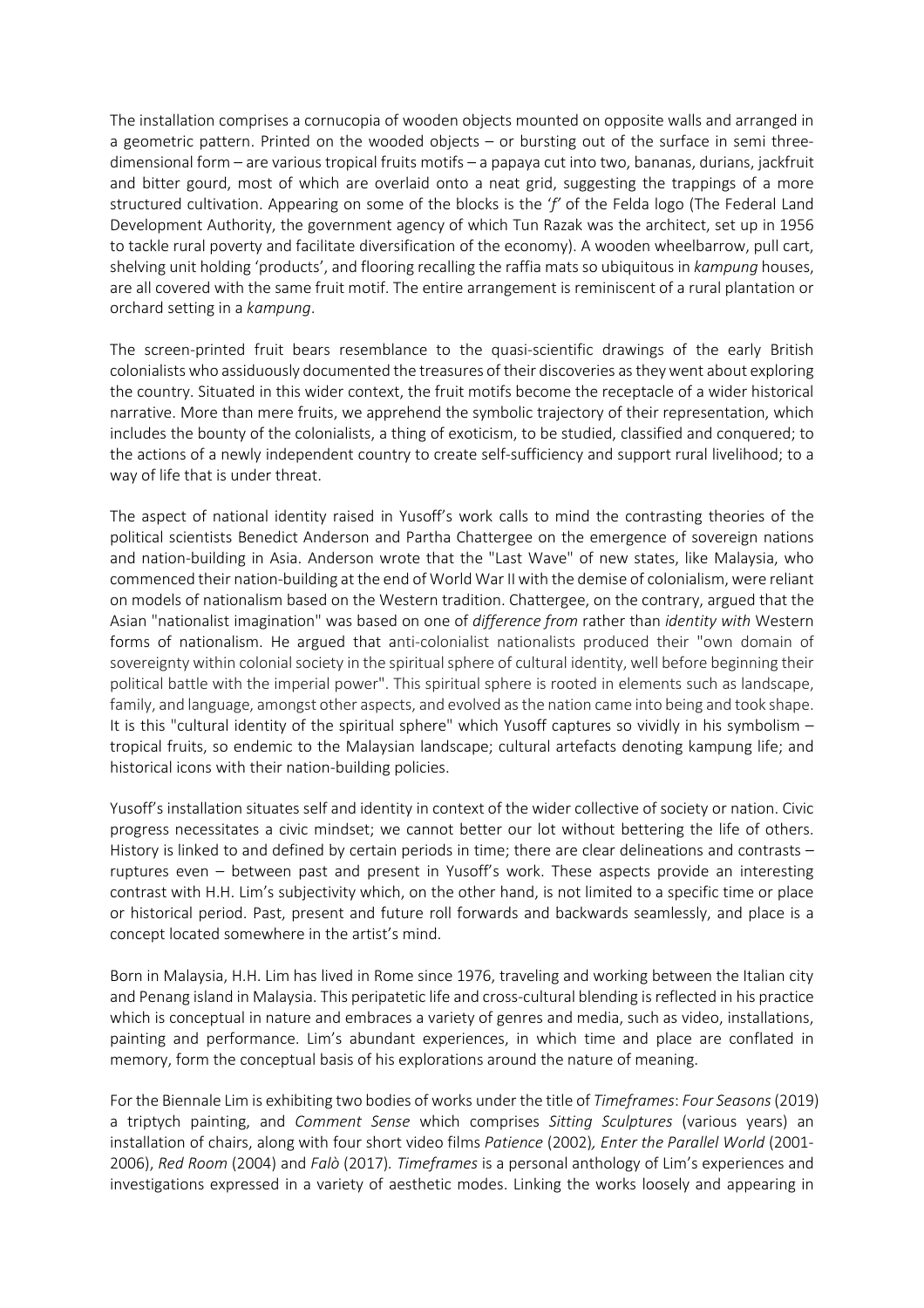different guises is the chair, whose role shifts repeatedly from protagonist to shadow, to prop, or simply as a vehicle to pontificate the works.

*Sitting Sculptures,* an installation of approximately 28 chairs, is both an explicit and implicit enquiry into the role of chairs in everyday life. Lim invites the public to sit on these chairs and view the work, additionally situating them as a conduit linking the other works. The chairs, arranged randomly, are all unique. Nearly all of them have had their seats removed and replaced with hard metal on which are carved random words. Sitting on the cold, hard seats, we contemplate the large triptych *Four Seasons* opposite. We come to realize we are sitting on an appropriated object that is both an artwork and a chair. Through Lim reconfiguring the chair's role from artwork back into chair, imbuing it with its original function, we come to fully apprehend its importance as an object of physical and metaphorical support, our silent uncomplaining companion for rest, play, work and dining, and the seat of our unconscious from which ideas flow.

*Four Seasons*, a triptych painting, is a panorama of the artist's experiences extending back over the years. Lim has created a landscape of symbols, the language of the artist's memory, painted layer upon layer like the flotsam and jetsam of his unconscious. The work is an accumulation of signifiers; fragments from the artist's own past, a wider history of mankind, and a reflection of the world around him. The Malay words *Selatan, Timur, Utara* and *Barat* (*South, East, North* and *West*) painted horizontally on the top left allude to the artist's experiences in the East and West. References to Malaysia abound, along with other signs – linguistic, theological, commercial, travel, spiritual – with many images painted over, indicating that although older memories are replaced with newer experiences, they never fade entirely.

*Falò,* a one-channel video installation, is the documentation of a happening at the *Focara di Novoli* festival during which the artist set fire to the remnants of a banquet including all the chairs. Lim has compared the experience of the burning chairs to burning his shadow, a statement that recalls the writings of the psychoanalyst Carl Jung. Jung designated the shadow as the darker and dangerous side of the personality existing in the shadowland of the person's unconscious. The shadow, however, is also perceived a seat of creativity, whereby the "dark side of one's being; their sinister shadow... represents the true spirit of life as against the arid scholar."<sup>[iii](#page-5-2)</sup> Individuation, which occurs in mid-later life, involves a conscious accepting and integrating of one's shadow and persona, at a time when the individual has sufficient maturity to come to terms with their experiences. In a Jungian context, Lim's chairs which appear throughout his works, and which the artist himself professes to be the seat of his creativity, could be understood as Lim going through the process of individuation and coming to terms with the 'darkness of his own shadow'.

Nearby, three video installations document happenings and actions – *Patience, Enter the Parallel World*  and *Red Room*. These video installations document the embodiment of three virtues into physical acts – patience, mental balance and self-control, which were inculcated by the artist's mother to his younger self. In transposing these virtues into physical acts – fishing in a tank with the line suspended 3cm above water, balancing on a ball, and 'nailing' his tongue to the table – Lim creates new meanings for these virtues. Lim uses his body as both the subject and object of the work, his position within the work is both passive and active – and there is a constant reversal between these subject-object and passiveactive modes. He turns the virtues on their head through playful, irreverent Dada-esque displays, which require another kind of physical and mental endurance, and in doing so, lateral qualities are turned into literal acts and back again.

Lim's subjectivity is made up of signifiers collated through his own experiences, past and present, where the referent (the thing in the world which a word of phrase denotes or stands for)<sup> $\alpha$ </sup> is juxtaposed with alternative meanings or possibilities. Artworks which have come to life in one form, see another life when placed in conjunction with other works, rendering them with new, additional, and frequently paradoxical meanings. Lim's search for alternative meanings contrasts directly with Anurendra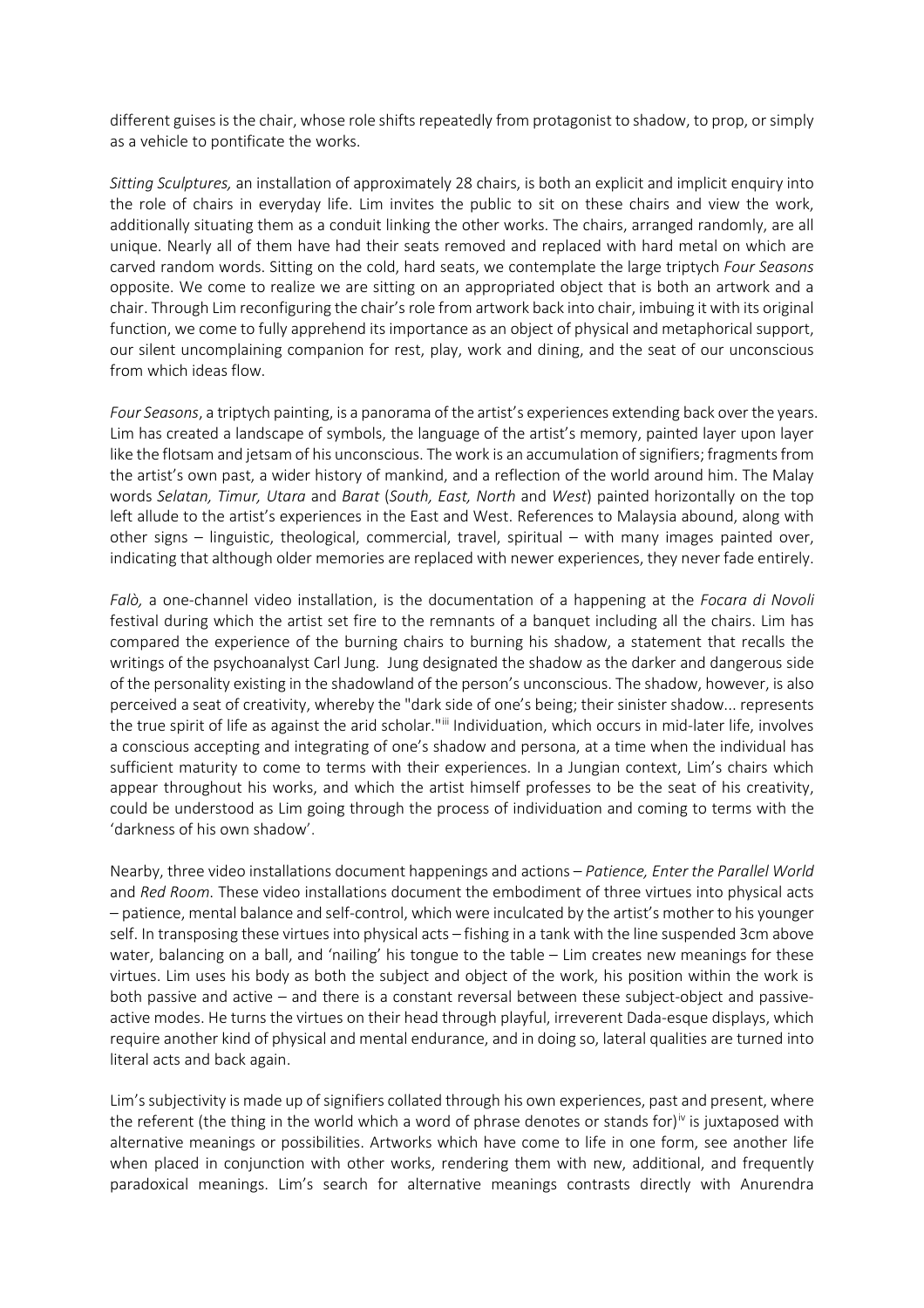Jegadeva's installation *Yesterday, in a Padded Room* (2015) which is a reflection of our image-saturated world, and by contrast an excess of signification which, as Jegadeva suggests, is ultimately devoid of any meaning. Both artists' works illustrate aspects of post-modernism: Lim's though post-modern art's multiplicity of meanings; Jegadeva through literally holding up a satirical mirror to today's world.

Ostensibly, *Yesterday, in a Padded Room* brings to life an extract from the mythic *Kedah Annals*, a work of Malay literature believed to have originated in the 18th century, chronicling the foundation of the Malaysian state of Kedah. According to the text, Garuda the Hindu deity and Solomon, the Muslim prophet and monarch, concurred to divide up South-East Asia – land North of the Thai border would be Hindu; land South would become Muslim. The installation depicts the war room of the two monarchs: two empty bling golden thrones languish at the centre of a tarpaulin flooring depicting a sea of sharks. Ancient-style head carvings representing Garuda and Solomon protrude from the backrest of each throne and leer like gargoyles at us, whilst the seats' perspex interiors are home to an assortment of objects arranged like the innards of a pinball machine. Flashing lights and voices even emanate from the chair. Nearby stands a vitrine containing a map of the divided lands and an arrangement of cheap souvenirs and memorabilia. Lining the walls like a lunatic's cell are padded cushions, painted, printed, decorated and defaced with images of kings and queens, heroes and villains, saints and sinners, entertainers and amateurs, the learned and the fools. One can imagine today's politicians enthroned in Jegadeva's padded room, hammering it out over territorial hegemony, their arguments and rhetoric as nonsensical as a madman's.

The social anomie depicted in *Yesterday, in a Padded Room* resonates strongly with Frederic Jameson's description of the post-modern condition in his book *Post-Modernism or The Cultural Logic of Late Capitalism*. Jameson's dystopic version of the present is characterized by a breakdown of the distinction between high and low culture; a fascination with pastiche and the "whole degraded landscape of kitsch and schlock" (cheap or inferior goods); a new depthlessness which manifests itself both as a superficiality and as a proclivity for literal flatness (e.g. flat screen TVs and skyscrapers with reflecting windows); and additionally, a captivation with a whole new technology based on reproduction rather than industrial production. Like Jean Baudrillard, the philosopher, Jameson believed in our inability to tell the real from the simulacrum, nature from artifice, reality from representation.

Stylistically, Jegadeva's work is essentially a sardonic view of our love of the kitsch and pastiche; it is a parody of pastiche. The installation's bling golden thrones, flashing lights and abundance of dime-store paraphernalia highlight the garish reality of our everyday desire. The portraits on the padded cushions point to our obsession with fame and celebrity and the 'cult of the personality'. From Elvis to Stalin to Lord Muruga, the icons refer to the later 20th century's proclivity to iconise modern day heroes and villains and to transform older historical figures into clinquant icons. Jegadeva has paired up unlikely historical heroes, celebrities and villains – Hitler and Gandhi; Imelda Marcos and Cory Aquino; Johnny Cash and Johnny Rotten are some examples. These duos clash in our minds like discordant sounds, yet they also share common ground.

Perhaps the most resonant aspect between Jameson and Jegadeva's works is the way in which historicity (historical authenticity) is depicted. Jameson wrote of post-modern's weakening of historicity, where historical reality is obscured by ideology. He described the advent of a "new historical situation" in which we are "condemned to seek history by way of our own pop images and simulacra of that history". Jameson went on to analogize the symptom of our crisis of historicity with the state of schizophrenia, which he described as a breakdown in the Lacanian linguistic signifying chain which constitutes meaning. For Jameson, the schizophrenic is reduced to an experience of pure material signifiers, or a series of pure and unrelated presents in time, a scenario he likened with post-modern's weakening links with the past and obsession with the present. Jegadeva demonstrates this historical weakening so trenchantly through conflating past and present, and through portraying figures of history's grand narratives with momentary celebrities in his padded cushion portraits, in effect reducing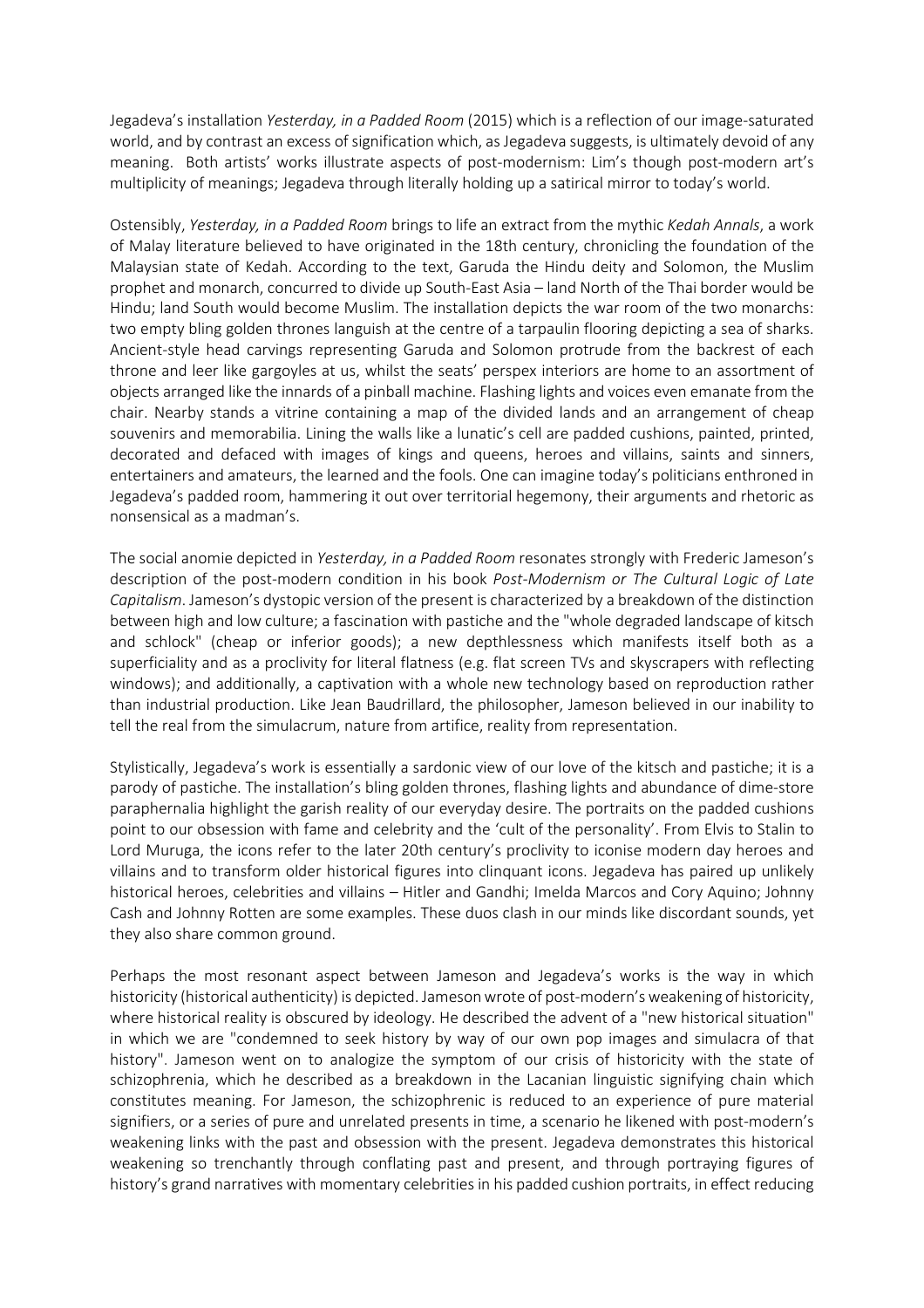history to an ideology of kitsch mass-consumerism. If we look long enough at Jegadeva's portraits, meaning is lost, the historicity of each icon dissipates, virtue and immorality become blurred, past and present become indistinguishable, and myth and history converge.

Jegadeva's depiction of a mythic struggle for hegemony in a pre-colonial world which he situates in today's post-colonial world, is based on one of binary opposition (a quality further evinced by his historical duos). We recognise in his characters the post-colonial other of Edward Said's *Orientalism* – another binary opposition originating from a hegemonic Western system of thought based on superiority, which generated negati[v](#page-5-4)e stereotypes of the Eastern other.<sup>v</sup> The post-colonial other of *Yesterday, in a Padded Room* makes an interesting contrast with the other of Ivan Lam's *One Inch* (2019). Here alterity, or the state of otherness, is an altogether different one based on phenomenology.

*One Inch* explores dualities and dichotomies in themes relating to popular culture. These dualities sit cheek-by-jowl in his work – harmoniously and in tension – beguiling the viewer to discover the multiple meanings within. *One Inch*, a new work for the Biennale, is at once a reminder of the proximity, and the distance, between self and other. The installation comprises 19 television screens placed at eye level in a small dark room, like a receptacle of our subconscious. The machines are mounted an inch off the wall, their backs to the viewer, the screens facing the wall. Playing in a loop is a compendium of Malaysian films from the 1960s to today. Alternated daily throughout the duration of the Biennale, the sequential play of the screens is never repeated. Upon entering the room, the viewer is immersed in both darkness and light, audio and white noise. The light from the screens reflects off the walls, creating an aura of pulsating light contrasting vividly with the blackness of the back of the screens. The title of the work, *One Inch,* is a reminder of the need to get away from ourselves, for it is only when we step away and reflect that we gain objectivity and understanding.

In his 1964 treatise *Understanding Media: The Extensions of Man*, the communications theorist Marshall McLuhan wrote that culture and societies are shaped by their media, and that the starting point is always with the individual, as media are technological extensions of the body. McLuhan described electronic media as an intensely participatory medium – the immediacy and intimacy with which the world is brought to the viewers in their own homes breaks down the barriers of time and space. The viewers' sensorium is dramatically affected by this participation, and this alteration is so radical that what is on the screen is deemed to be not so important as the deep change that takes place in the sensorium of the viewer, where the self (the viewer) and the larger collective merge into a superficial one. McLuhan described this superficial oneness as the 'global village.'[vi](#page-5-5)

Entering Lam's installation, the glow of multiple screens coalescing into one homogenous luminescence combined with the familiar polyphonic audio, triggers within the viewer the readiness of participation, into the realm of 'we'. However, with the screens resolutely turned away from the viewer, this anticipated sense of 'we' is denied, refuted; and the sound of numerous voices from films, never to be seen by the viewer, reduce each other into an incomprehensible 'white noise'. The space between the viewer and the reversed screens feels uncomfortable, uncanny even – it is neither a place of 'I' nor a place of 'we'; it is a place of separation; the space of the other, of alterity.

One inch is the space between screen and wall. *One Inch* is a metaphor reminding us of the importance of accessing the experience of the 'other', whether other is interpreted through the Lacanian reading of the discourse of our unconscious; or the positivist reading by Levinas as something beyond the self, beyond the limits of one's own being, challenging our self-containment and self-assurance. For it is only through accessing the other, when we are taken beyond our limits, that we are called to the possibility of renewal and of self-transcendence.<sup>[vii](#page-5-6)</sup>

Yusoff, Lim, Jegadeva and Lam contemplate different subjectivities of identity in its various forms. Their different subjectivities demonstrate the diversity of their practices, and indeed reflect the wider